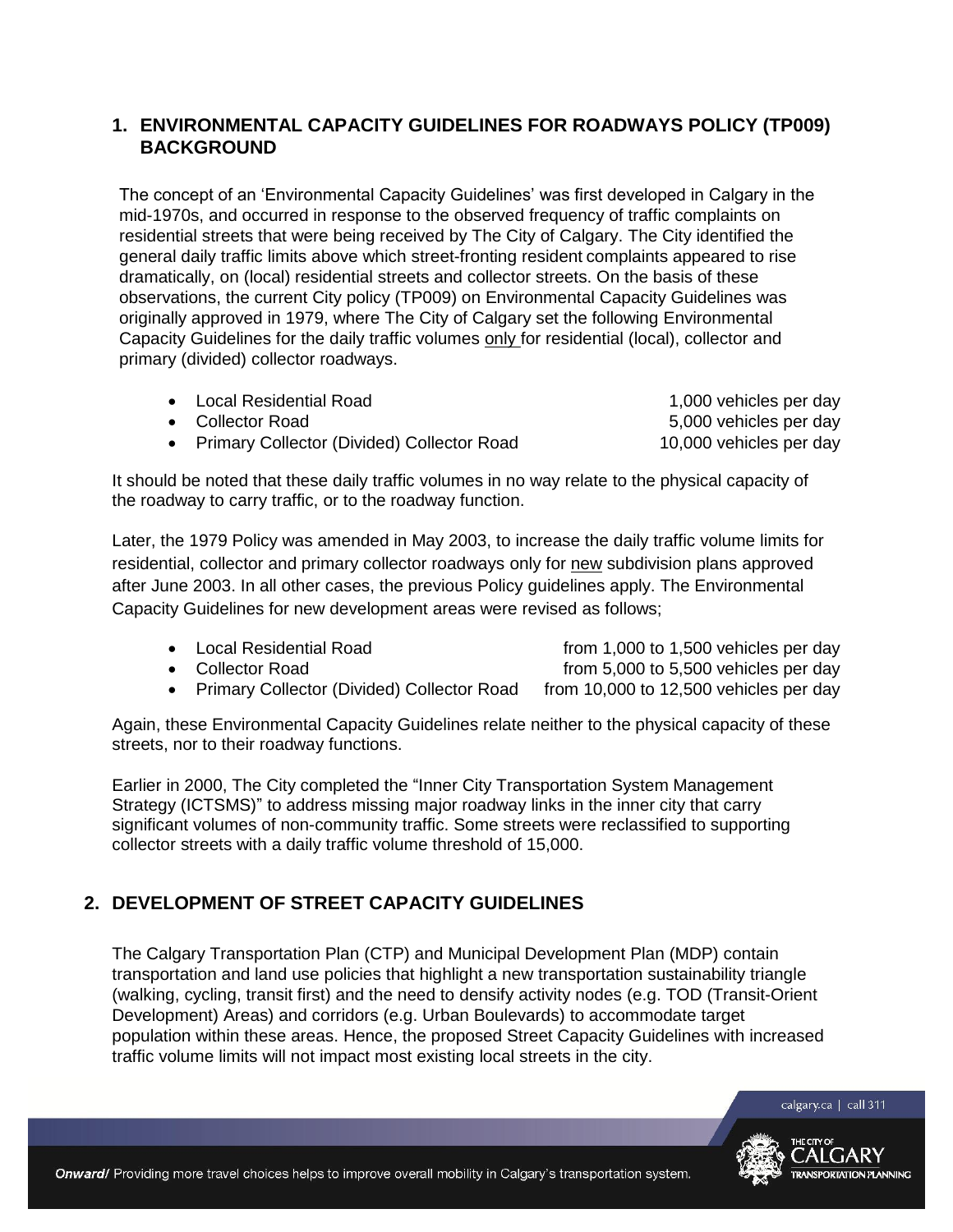Several key factors and principles were considered to establish the ranges for the street capacity for different streets types, including;

- Review of City Policy and reports related to daily traffic thresholds on local streets
- Survey of the practices of other Canadian and U.S. municipalities
- Review of trends in subdivision density and car ownership over the past 30 years

A survey of other municipalities revealed a number of things:

- Calgary is the only municipality with a Policy. Others have guidelines or none at all.
- Municipalities with local/residential street thresholds of 500 to 3,000 vehicles per day
- Municipalities with Collector street thresholds of 1,000 to 10,000 vehicles per day

Subdivision density has increased by 50% in Calgary over the past 30 years (5-6 units per acre to 8-9 units per acre). During this same period, car ownership has increased by 25% nation-wide.

This research helped develop a draft set of Street Capacity Guidelines that were discussed with key Transportation Planning staff. That engagement concluded a number of things:

- One set of city-wide street capacity thresholds will be clearer to understand and easier to administer
- A set of thresholds for the local streets that do not overlap will provide clarity to the development industry when it comes to street sizing
- Higher thresholds will lower the number of kilometres of primary collector and collector streets needed in a new community and associated costs

Given this research and engagement, it was concluded that existing daily traffic volume thresholds could be increased by up to 75%.

The Table 1 below shows the existing environmental capacity limits and proposed street capacity ranges for city-wide street classifications.



calgary.ca | call 311